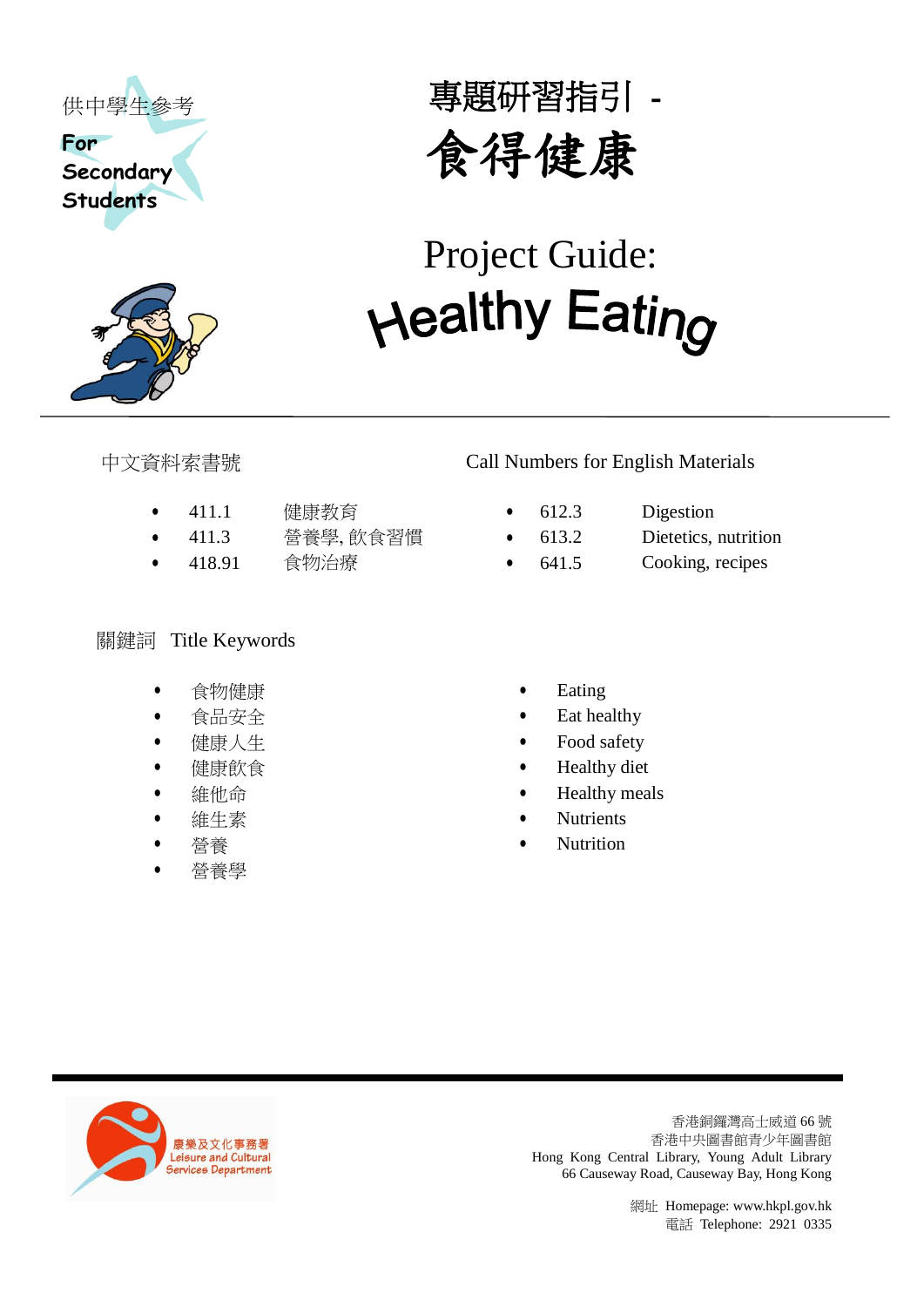# **1.** 書籍 **Books**

例子 Examples :

|    | 名稱<br><b>Title</b>                                                                                                                                                                   | 索書號<br>Call No.         | 位置<br>Location |
|----|--------------------------------------------------------------------------------------------------------------------------------------------------------------------------------------|-------------------------|----------------|
|    | 吃對食物更健康<br>新北市 : 人類智庫數位科技股份有限公司, 2017.                                                                                                                                               | 411.3<br>6382           | <b>ALE</b>     |
|    | 香港人是時候轉「營」<br>黃凱詩<br>香港: 經濟日報出版社, 2019.                                                                                                                                              | 411.3<br>4420           | <b>ALE</b>     |
|    | 營養師百問百答 : 圖解營養學.百大飲食迷思全破解<br>劉素櫻<br>新北市 : 和平國際文化有限公司, 2018.                                                                                                                          | 411.3<br>7254           | YAL            |
|    | MINICH, Deanna<br>The rainbow diet: a holistic approach to radiant health through<br>foods and supplements<br>Newburyport, MA: Conari Press, 2018.                                   | 613.2<br><b>MIN</b>     | <b>ALE</b>     |
|    | WILCOX, Christine<br>Teens, nutrition, and dieting<br>San Diego, CA: ReferencePoint Press, Inc., c2016.                                                                              | 613.0433<br><b>WIL</b>  | YAL            |
| 2. | eBooks<br>電子書                                                                                                                                                                        |                         |                |
|    | Examples :<br>例子                                                                                                                                                                     |                         |                |
|    | 301 醫院營養專家:遠離慢性病從飲食開始<br>劉英華,薛長勇<br>北京:化學工業出版社,2017.                                                                                                                                 | 方正 Apabi<br>中文電子書(成人館藏) |                |
|    | 日本醫學博士親身實踐的飲食法:有效減重、美肌、<br>抗老、防癌、改善糖尿病<br>稻島司著; 高宜汝譯<br>臺北市:方智出版社, 2019.                                                                                                             | SUEP 電子書                |                |
|    | 吃出健康好體質:健康活百歲,飲食很重要<br>李婉怡 著<br>新北市:悅讀名品出版, 2017.                                                                                                                                    | HyRead 電子書              |                |
|    | <b>REINKE, Beth Bence</b><br><b>Healthy Eating Habits</b><br>Minneapolis: Lerner Publications, 2018.                                                                                 | eBooks on EBSCOhost     |                |
|    | ROIZEN, Michael; Crupain, Michael; Spiker, Ted<br>What to Eat When: A Strategic Plan to Improve Your<br>Health and Life Through Food<br>Washington, D.C.: National Geographic, 2018. | OverDrive eBooks        |                |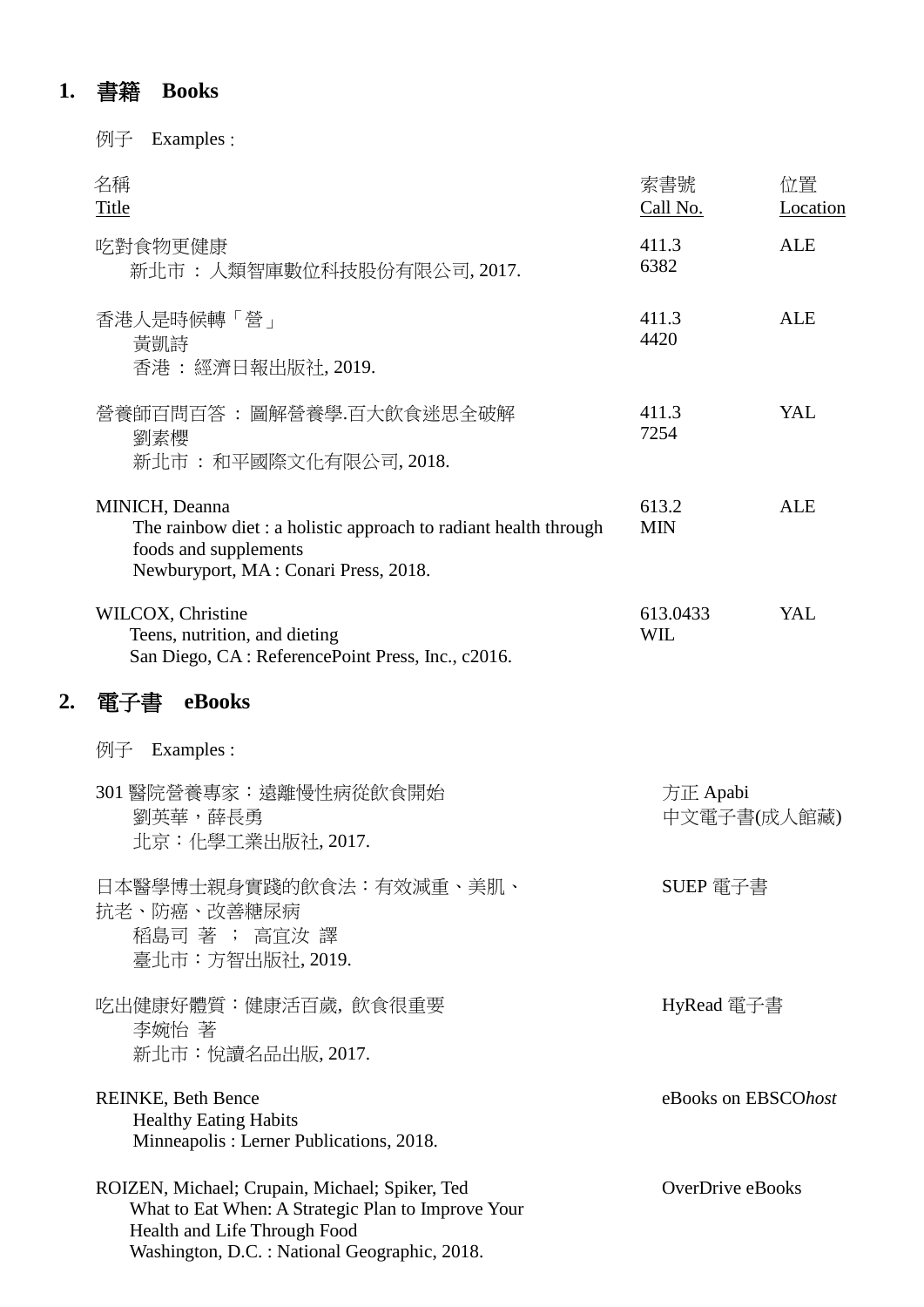## **3.** 多媒體資料 **Multi-Media Materials**

例子 Examples :

智 Fit 健康飲食與拆解食物敏感專題講座 = Smart Tips on Healthy Diet and Food Allergy Subject Talk 【錄音資料】 香港:康樂及文化事務署香港公共圖書館, 2019.

The perfect diet for you? : Ep. 1-3 [videorecording] [London] : BBC, 2015.

### **4.** 剪報 **Newspaper Clippings**(慧科電子剪報 **Wisenews**)

例子 Examples :

"健康吃對了嗎?個人化營養成趨勢" 2018-03-22, Economic Daily News, A15, 產業, By 鄭乃源

"健康飲食 抗疫提案" 2020-02-28, U magazine, F019-033, FOOD FEATURE, By Vera Gee

"Diagnosing the diets: Health professionals urge caution when kids and teens want to restrict what they eat" 2018-09-06, The Spokesman-Review, By Treva Lind

### **5.** 電子資料庫 **e-Databases**

### 資料庫: 中國期刊全文數據庫

例子 Examples :

"淺析合理的飲食營養對健康的促進作用" 【文獻出處】現代食品, Modern Food, 2018 年 07 期

"淺談飲食營養與人體健康" 【文獻出處】智慧健康, Smart Healthcare, 2020 年 07 期

"研究發現:什麼時候開始健康飲食都為時不晚" 【文獻出處】心血管病防治知識(科普版), 2017 年 11 期

### 資料庫: **ProQuest Medical & Health Databases**

例子 Examples :

- Meyers, Amy, M.D. "BRAIN FOOD: 9 FOODS FOR A HEALTHY BRAIN." *Natural Solutions*; Eagan, Iss. 206, (Dec 2018) : 28-29*.*
- Rinninella, Emanuele, et al. "Food Components and Dietary Habits: Keys for a Healthy Gut Microbiota Composition." *Nutrients*; Basel, Vol. 11, Iss. 10, (Oct 2019) : 2393*.*
- Yang, YueXin, et al. "New Chinese Dietary Guidelines: Healthy Eating Patterns and Food-Based Dietary Recommendations." *Asia Pacific Journal of Clinical Nutrition*; Southbank, Vol. 27, Iss. 4, (Jul 2018) : 908-913.

**MMIS** 

**MMIS**